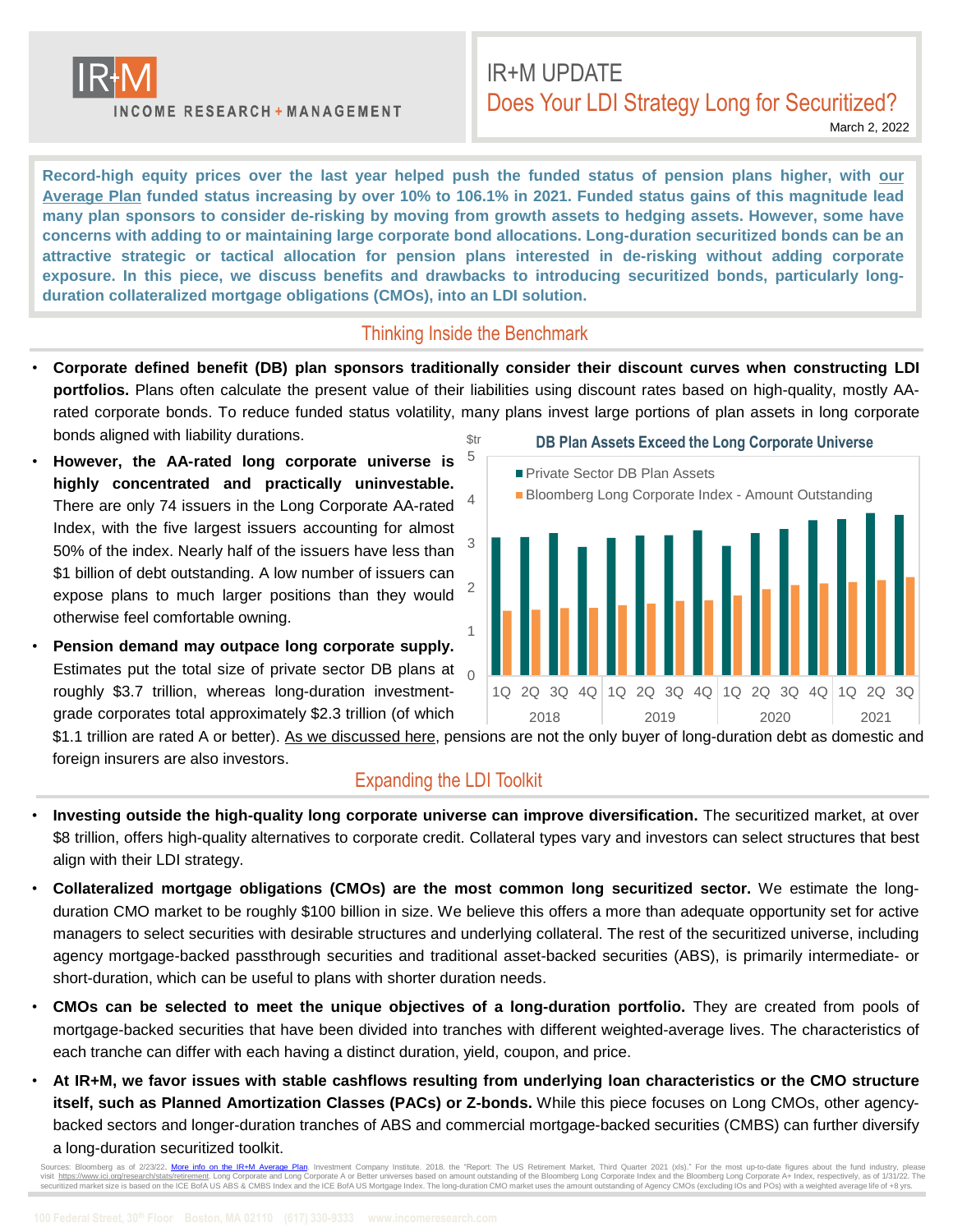

**INCOME RESEARCH + MANAGEMENT** 

# IR+M UPDATE Does Your LDI Strategy Long for Securitized?

March 2, 2022

# Expanding the LDI Toolkit (Continued)

|                                | <b>Common Types of CMOs</b>                                                                                 |                                                                                                                                 |                                                                                                                                | <b>Expanded Long Securitized and Government-Backed Toolkit</b>                                                                |                                                                                   |                                                                                                              |                                                                                         |                                                                                                    |
|--------------------------------|-------------------------------------------------------------------------------------------------------------|---------------------------------------------------------------------------------------------------------------------------------|--------------------------------------------------------------------------------------------------------------------------------|-------------------------------------------------------------------------------------------------------------------------------|-----------------------------------------------------------------------------------|--------------------------------------------------------------------------------------------------------------|-----------------------------------------------------------------------------------------|----------------------------------------------------------------------------------------------------|
|                                | Sequential-Pay                                                                                              | <b>Planned</b><br><b>Amortization</b><br><b>Classes (PACs)</b>                                                                  | Z-bonds                                                                                                                        | Agency<br><b>Multifamily</b>                                                                                                  | Long<br><b>Agencies</b>                                                           | <b>STRIPS (see</b><br>footnote for<br>definition)                                                            | <b>Treasury</b><br>Inflation-<br><b>Protected</b><br><b>Securities</b><br>(TIPS)        | <b>Seasoned</b><br><b>Credit Risk</b><br><b>Transfer</b><br><b>Securities</b><br>(SCRT)            |
| <b>Key Features</b>            | Cash flows divided<br>into different<br>classes. Each<br>class has a<br>different average<br>life/duration. | Returns principal<br>according to a<br>specific schedule,<br>assuming<br>prepayments are<br>within a<br>predetermined<br>range. | Initially defers<br>coupon and<br>principal<br>payments, with<br>both redirected<br>to paying-down<br>other tranches<br>first. | 10-year Fannie<br>or Freddie<br>securities with<br>balloon<br>maturities.<br>backed by loans<br>on multifamily<br>properties. | Agency credit<br>(e.g. Fannie<br>Mae.<br>Tennessee<br>Valley<br>Authority, etc.). | Zero coupon,<br>bulleted bond<br>that provides<br>duration<br>exposure<br>without<br>significant<br>capital. | Positively<br>convex with a<br>tradable<br>"spread" based<br>on breakeven<br>inflation. | Freddie-issued<br>CMOs backed<br>by reperforming<br>and modified<br>residential<br>mortgage loans. |
|                                | Allows investors to<br>access long-<br>duration exposure.                                                   | Reduces average<br>life variability and<br>portfolio<br>prepayment risk.                                                        | Protects the<br>bond from<br>prepaying too<br>quickly.                                                                         | Senior-sub<br>structure<br>provides roughly<br>10% credit<br>enhancement.                                                     | <b>Bullet structure</b><br>avoids<br>prepayment<br>risk.                          | Allows<br>managers to<br>target specific<br>key-rate<br>duration<br>buckets.                                 | Principal<br>increases with<br>inflation.                                               | Structural<br>features similar<br>to common<br>agency CMOs.                                        |
| Spread to<br><b>Treasuries</b> | 50-70bps*                                                                                                   | 50-70bps*                                                                                                                       | 75-90bps*                                                                                                                      | 45-65bps                                                                                                                      | 50-70bps                                                                          | Flat                                                                                                         | Flat                                                                                    | 50-75bps                                                                                           |

#### **Watchouts**

- **Long CMOs are not a perfect liability hedge**. The sector is less correlated to AA-rated long corporates than A-rated and BBB-rated corporates. This could prove to be more Correlation costly for late-stage plans that are planning for hibernation or termination. The underlying collateral and performance drivers differ from corporates, and while providing diversification, can also create asset-liability tracking error.
- **CMOs may create duration mismatches.** The prepayment risk of mortgage-backed securities (MBS) causes the securities to be less convex than comparable Treasuries because investors would receive their investment back at an inopportune time (when interest rates are low). Pension liabilities, however, are positively convex. Shortening durations from prepayments can create unwelcome duration mismatches against a plan's positively convex liabilities as interest rates change.



• **Liquidity varies.** Many long CMOs get tucked away into investor portfolios for long periods of time, similar to long corporates held by insurers. The investable universe is also much smaller than long corporates, which makes the sector inherently less liquid. For comparison, we estimate roughly \$5 billion of CMOs trade per month, while over \$125 billion of long corporates traded monthly over the last year. The limited liquidity can be costly for plans interested in terminating in the near-term, as it could take longer to liquidate and/or an insurer may choose not to take the bonds in-kind.

Sources: Bloomberg, JPM and IR+M Analytics as of 1/31/22. \*Agency CMO spreads. 2-year trailing correlation are based on monthly excess returns. Long Corporate AA and Long Corporate BBB excess returns are based on the Bloom Securities.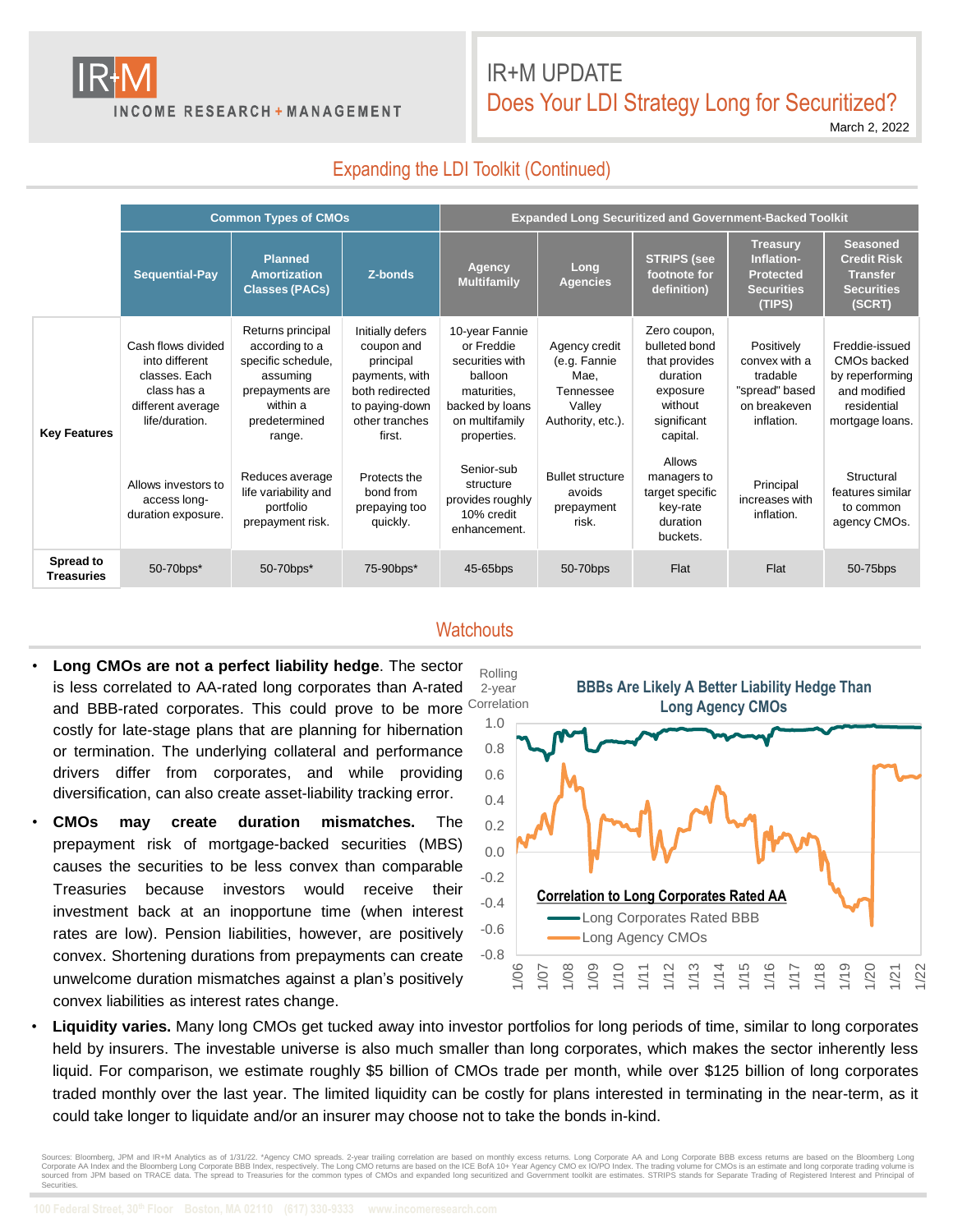

# IR+M UPDATE Does Your LDI Strategy Long for Securitized?

March 2, 2022

## • **Long Agency CMOs currently yield less than highquality corporates.** The tighter spread level may reduce the overall yield of the LDI portfolio below that of the single effective discount rate of the liabilities. This discount rate can be thought of as the "investment hurdle" that is needed to keep pace with liability returns. Having a yield below that can contribute to negative relative returns. Investors must evaluate whether relative value is compensatory for the high-quality and diversification benefits but lighter liquidity and higher asset-liability tracking error.

## Watchouts (Continued)



### The Missing Puzzle Piece?

- **Long Agency CMOs offer more yield than Treasuries with similar credit quality.** Treasuries are often used to diversify corporate allocations, however, may appear less attractive relative to long CMOs. Long securitized bonds are a "middle ground" between the two sectors, increasing diversification and yield (as noted in the "Expanded Securitized Toolkit" above); investors in long CMOs can pick-up approximately 70bps of yield versus similar-duration Treasuries.
- The majority of the long securitized universe is rated AAA and carries an implicit or explicit government guarantee. Liability discount curves are immune to downgrades and defaults. Impacted securities are removed from the liability discount rate calculation, typically resulting in a lower discount rate, whereas downgraded/defaulted securities typically lose value in a fixed income portfolio, negatively impacting funded status. The inherently high-quality nature of long securitized debt mitigates credit risk and accompanying funded status volatility.
- **Structural differentiation allows for security selection opportunities.** The main risk associated with agency CMOs is prepayment risk; when an investor will be paid, not if the investor will be paid. At IR+M, we analyze the underlying loans to determine the stability and predictability of the cash flows. We favor bonds backed by loans with certain loan balances or FICO characteristics, such as residential mortgages with low loan balances. These features make the prepayments more predictable. Investors can approach a dealer to create a longer-duration CMO backed by specific collateral, but if the dealer is unable to easily sell the accompanying shorter tranche(s), it may come with a lower yield to move forward with the special order.
- **There are ways for investors to improve convexity.** Investors can also choose from different classes when purchasing CMOs, some of which can limit the prepayment volatility. Two common classes used in long-duration portfolios are PACs and Z-bonds. Given the lower prepayment risk of these classes, the yield is typically lower than a sequential CMO. Another option is to use derivatives such as Treasury futures to complete portfolios against liabilities and limit the duration volatility.
- **Having multiple long corporate managers could inadvertently reduce the overall plan's active share.** A plan with several managers with the same guidelines and opportunity set may have offsetting overweights and underweights. This can have the effect of reducing the benefits of active management and result in an overall fixed income portfolio that closely resembles the benchmark. This is likely amplified in quality-constrained mandates. Expanding the investable universe to include securitized bonds allows for more security selection opportunities across managers.

Sources: Bloomberg and JPM as of 1/31/22. Long Corporate AA OAS based on the Bloomberg Long Corporate AA Index. 10-year PAC OAS sourced from JPM as of 1/31/22.